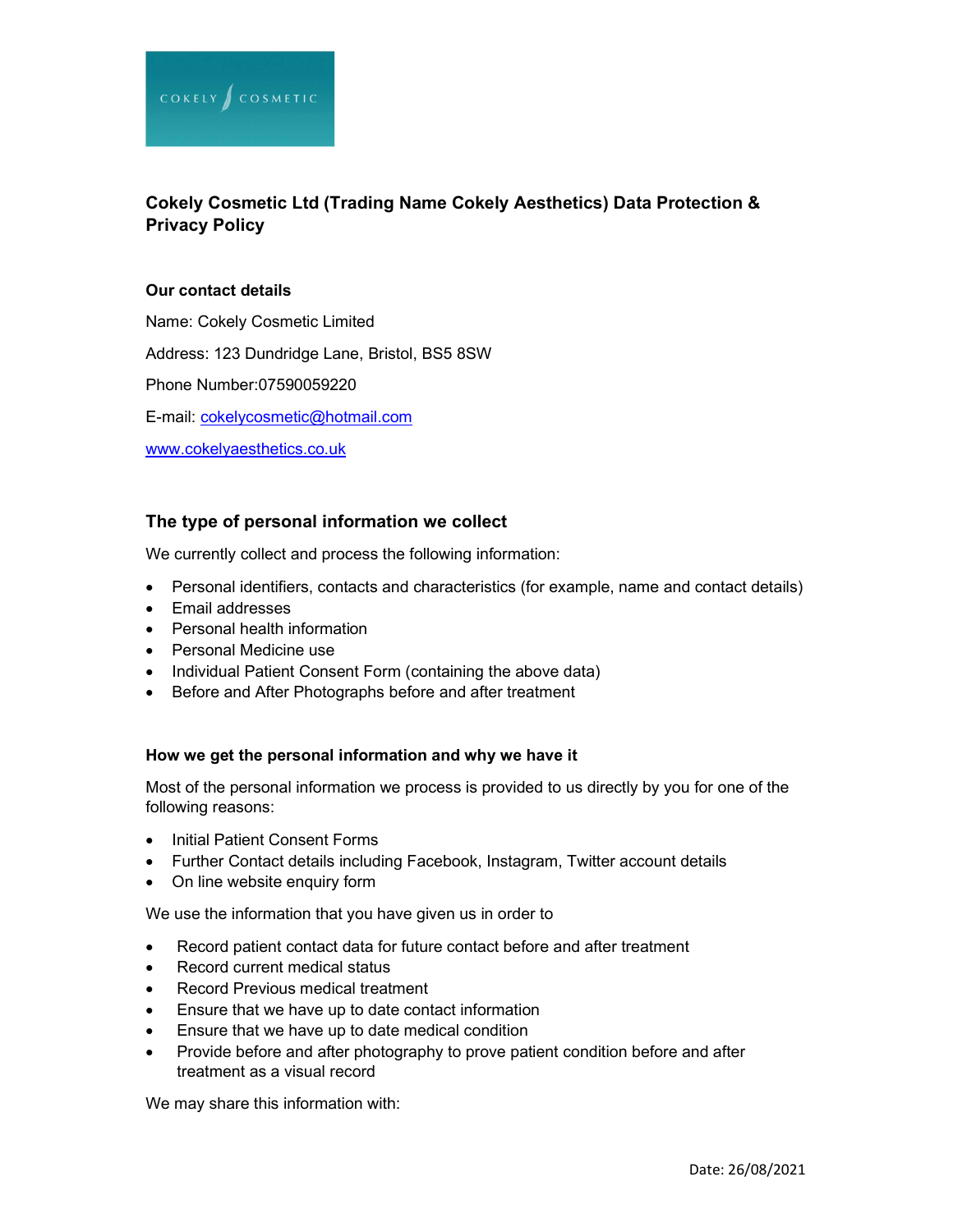

Cokely Aesthetics Website Treatment gallery page

Under the General Data Protection Regulation (GDPR), the lawful basis we rely on for processing this information are:

(a) Your consent. You are able to remove your consent at any time. You can do this by contacting Cokely Aesthetics.

(b) We have a legitimate interest. Before and after photographs form part of the advertising of Cokely Aesthetics procedures.

#### How we store your personal information

Your information is securely stored on a database within a secure electronic platform provided and managed by Sellsio. Hand written patient consent forms are stored in a lockable filing cabinet and the company director has the key and is responsible for the management of this storage.

We keep client consent forms with contact details and personal information for 2 years from the date of their last treatment procedure, if the individual does not return for further treatment or consultation.

We will then dispose your information by shredding the hard copies and disposing via our office recycling contractor. All electronic data will be removed by our data storage contractor Sellsio, under instruction from a Cokely Cosmetic Limited director.

#### Your data protection rights

Under data protection law, you have rights including:

Your right of access - You have the right to ask us for copies of your personal information.

Your right to rectification - You have the right to ask us to rectify personal information you think is inaccurate. You also have the right to ask us to complete information you think is incomplete.

Your right to erasure - You have the right to ask us to erase your personal information in certain circumstances.

Your right to restriction of processing - You have the right to ask us to restrict the processing of your personal information in certain circumstances.

Your right to object to processing - You have the right to object to the processing of your personal information in certain circumstances.

Your right to data portability - You have the right to ask that we transfer the personal information you gave us to another organisation, or to you, in certain circumstances.